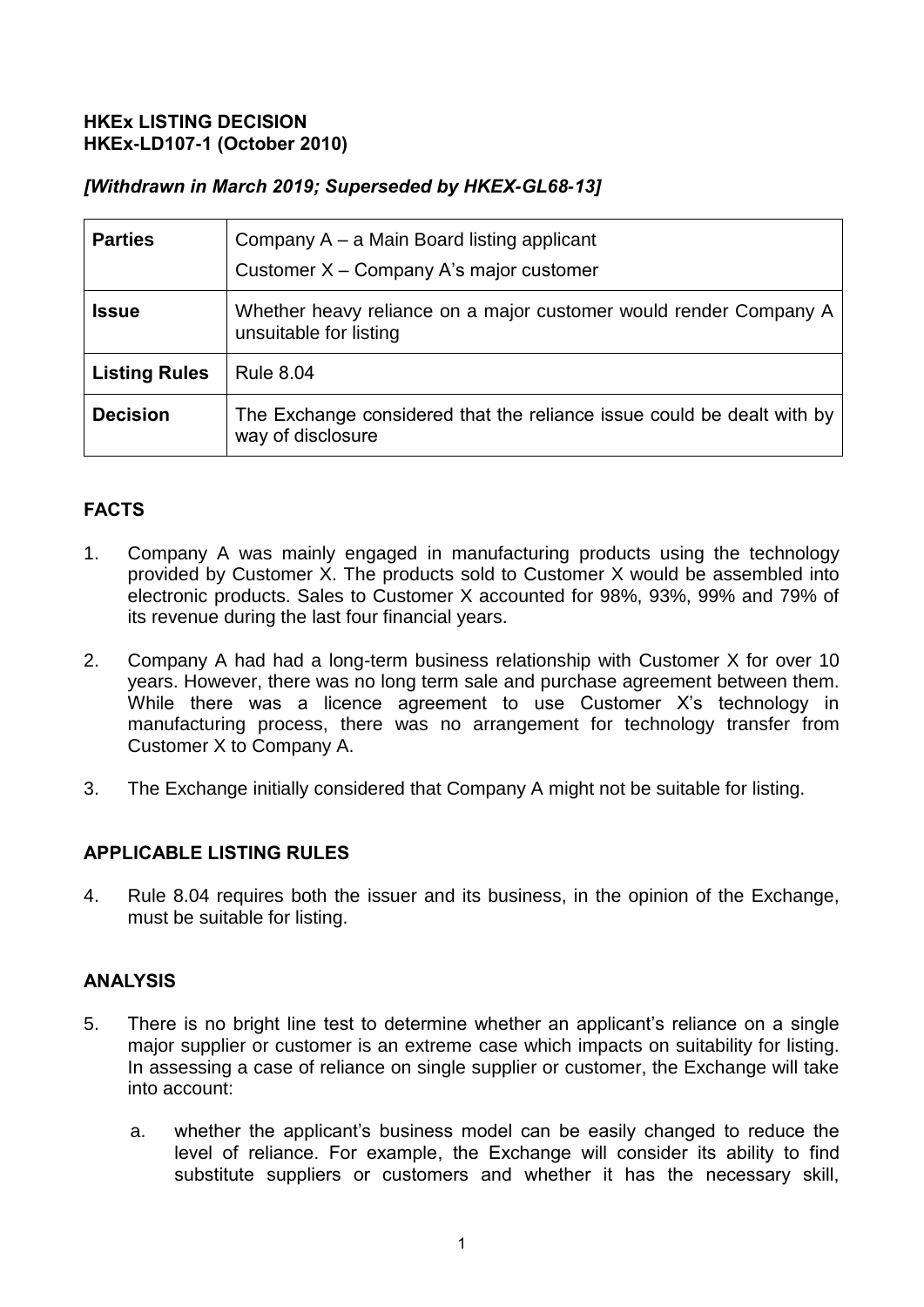technology or network to break off the reliance;

- b. whether the level of reliance is likely to decrease in the future. For example, whether the applicant has plans to diversify its business focus to reduce its reliance on single supplier or customer;
- c. whether the whole industry landscape is dominated by a few players (e.g. the computer technology industry) making it unlikely for companies in the same line of business as the applicant to break off reliance on a major supplier or customer. Under these circumstances, the Exchange will be more ready to deal with the issue by disclosure since the risk of reliance is not specific to the applicant;
- d. whether the applicant can demonstrate that the reliance is mutual and complementary. For example, whether the supplier or the customer also relies heavily on the applicant; and
- e. whether the applicant is capable of maintaining its revenue in the future in light of the reliance. The Exchange will take into account the overall prospects of the industry to assess the viability of the applicant's business. If the whole industry is showing a downward trend, the Exchange will have greater concerns about suitability.
- 6. In response to the Exchange's concerns, Company A submitted that:
	- a. its reliance on Customer X was decreasing and in the last quarter of the track record period, its revenue derived from sales to Customer X dropped to about 60% (as compared to over 90% in previous years). The decrease in sales had been due to: (i) increase in demand for other products from other customers; (ii) expansion of its production capacity for other products; and (iii) expansion of the sales and marketing force for other products;
	- b. Customer X was the market leader for the electronic products using components provided by Company A, accounting for approximately 60% of the annual worldwide sales during Company A's track record period;
	- c. it was Company A's commercial decision not to enter into any long term binding contract with Customer X to maintain flexibility with other customers, which was in line with the Customer X's industrial practice; and
	- d. appropriate disclosure would be made in the prospectus regarding: (i) the business and mutual reliance relationship between Company A and Customer X; (ii) the profile and background of Customer X; (iii) the risk involved in reliance on Customer X; and (iv) the short track record of Company A's diversification into other new products.